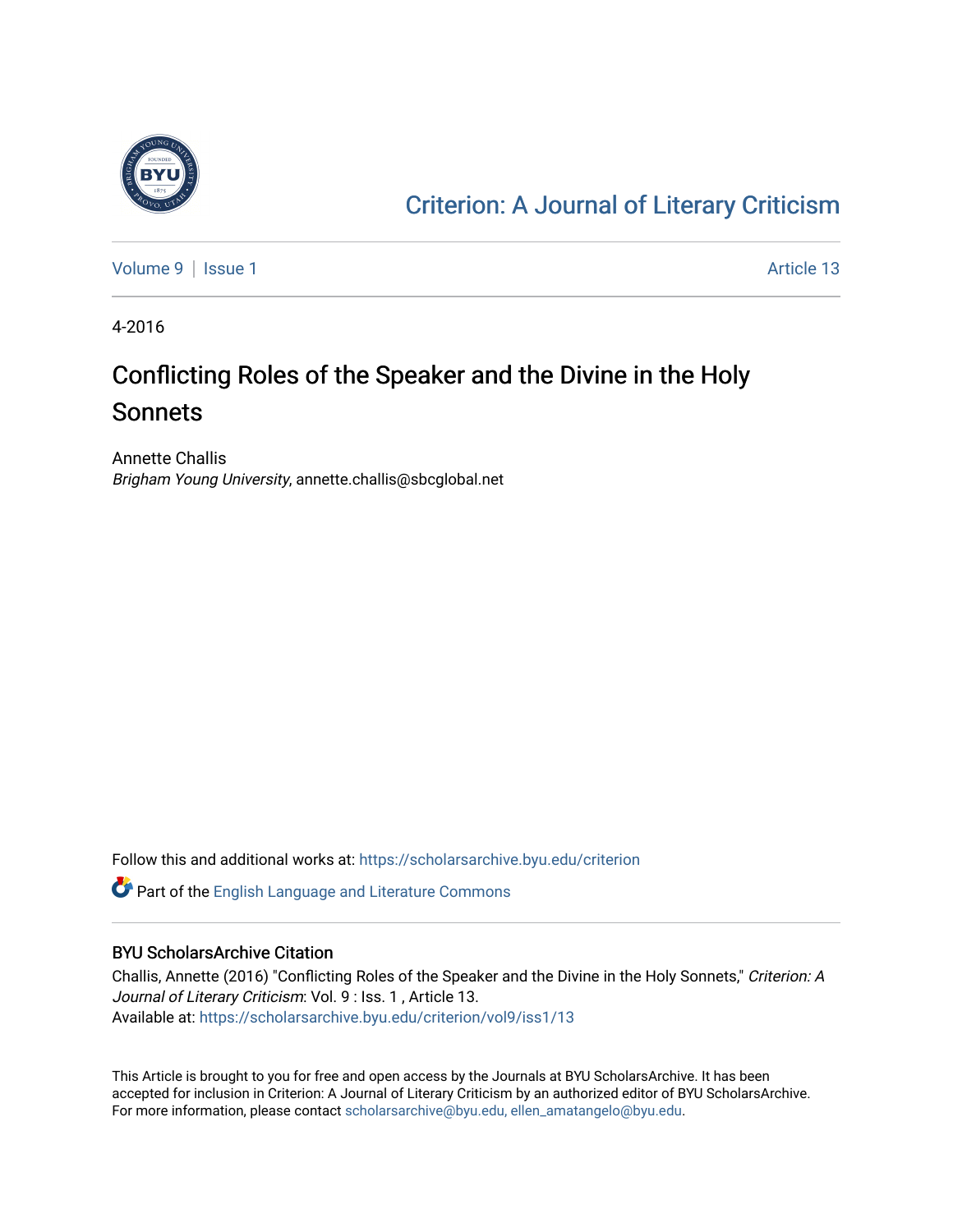# Conflicting Roles of the Speaker and the Divine in the *Holy Sonnets*

*Annette Challis*

*But swear by thyself, that at my death thy Son Shall shine as he shines now, and heretofore; And, having done that, thou hast done; I fear no more. —John Donne, "A Hymn to God the Father"*

Scholars argue that this poem was written either in 1623 when Donne contracted a dangerous fever or in 1630 on his deathbed. With Judgment imminent, Donne portrays himself as a humble son calling out to a divine Father for reassurance that grace will absolve him of his sins. The final line "I fear no more" expresses that he does receive reassurance (18). However, such confidence is not present in the *Holy Sonnets.* In two of these sonnets, "Since she whom I loved" and "Oh, to vex me," Donne portrays himself as the secular lover of God, rather than a son. Likely written around the time of his wife's death in 1617, these sonnets do not have assurance and absolution but rather confusion and frustration. They compare the speaker's insincere desire for God to a Lover's narcissistic desire, which is typical in Petrarchan sonnets.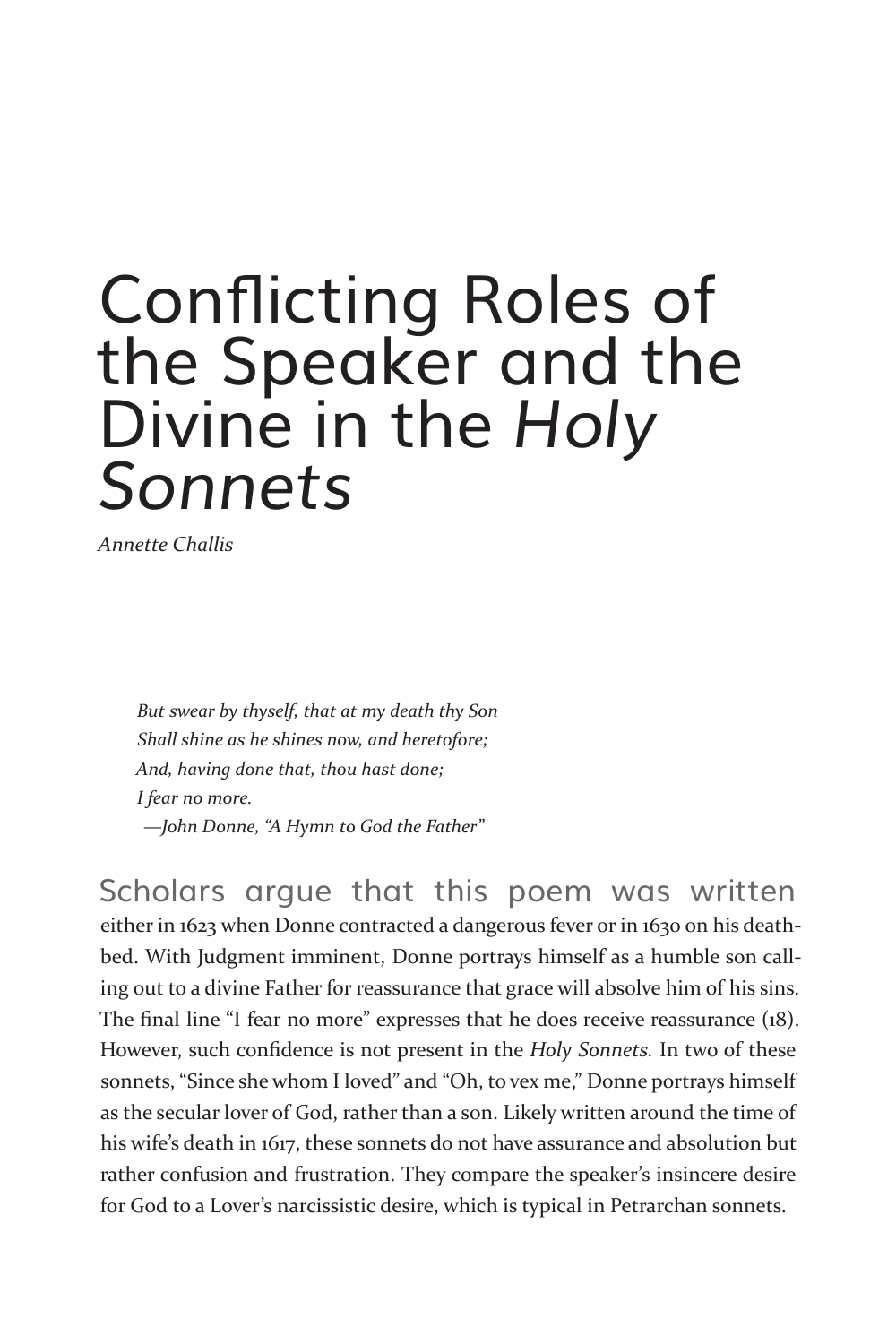Scholars typically place the speaker in the role of Lover, with God as the unattainable Beloved. While the speaker's musings in the *Holy Sonnets* align with some Petrarchan conventions, they deviate in crucial ways that transform the role of the speaker. Because of the speaker's infidelity, he proves to be no Lover at all; in reality, God's complete devotion makes Him the true Lover, and the speaker becomes the adulterous, unattainable Beloved. Reversing the traditional role of the speaker reveals his fallen nature and his need for God's grace, demonstrating the interdependency of human and divine love; God needs the speaker's sin and adultery because only with sin and adultery will the speaker need God's grace. While this relationship establishes a need for Christ's grace, it falls short of cultivating true repentance because the role of the speaker as the unattainable Beloved inherently denies union with God and misplaces God as an equal partner rather than the Creator. The sins and adulteries preventing contrition established in these sonnets can only be resolved when Donne takes his rightful place as son of God in "Hymn to God the Father." While the sonnets embody the fallen nature necessary to create a need for Christ, Donne's deathbed poem embodies the transcendence of that nature as he fills his role as son to a Divine Father.

### *I. Petrarchan Love in the Holy Sonnets*

The *Holy Sonnets* are connected to the Petrarchan lyrical tradition through their rhyme scheme and fourteen-line structure composed of an octave and sestet. Petrarchan conventions mandate that the speaker of a sonnet be the Lover; however, Donne reverses this expectation in "Since she whom I loved" and "Oh, to vex me." In these sonnets, the speaker's infidelity makes him the unattainable Beloved of God, and God's devotion makes Him the true Lover. The speaker's secular view of Divinity reveals his fallen nature and his profound need for God's grace.

In "Since she whom I loved," the speaker views God in an erotic lens by literalizing the biblical metaphor of Christ as husband and the church or individual as the bride. The sonnet begins with an apostrophe as the speaker laments the death of his Beloved, who is often interpreted to be Donne's wife, Anne More (1–4). Desiring a woman who is made unattainable by death is traditional in Petrarchan sonnets, but this desire is unconventionally transferred to God in line six as the speaker "seek[s] thee God." Even though the structures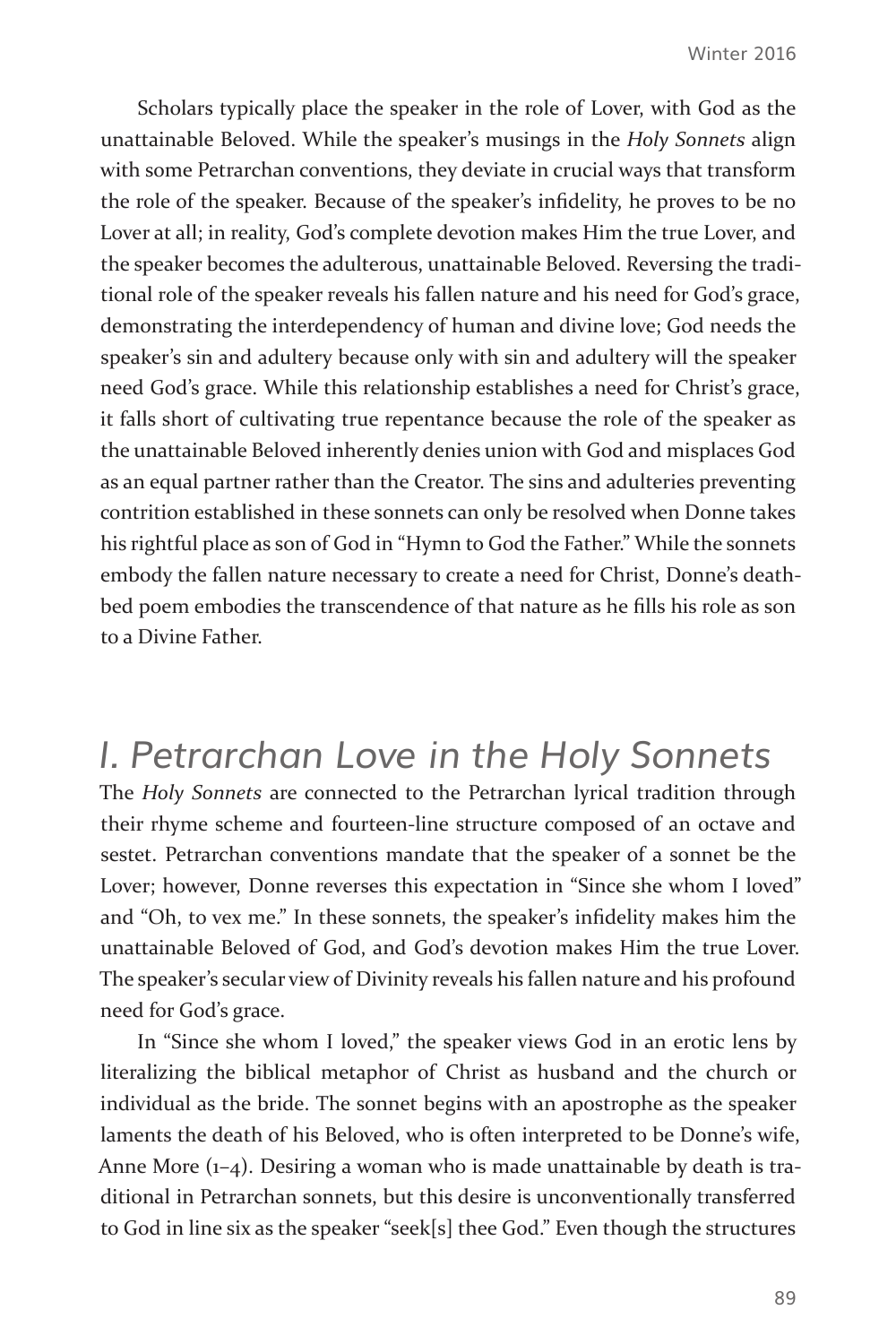#### Criterion

and metaphors of Petrarchan poetry are present, the speaker fails to express the musings of devotion that characterize the role of Lover, and he ultimately becomes the Beloved. The speaker expresses his adulteries, exposing his need for Christ and the mutual dependency of human and divine love.

Donne deviates from Petrarchan conventions because the unattainable lady (God) reciprocates and transcends the speaker's love and ultimately becomes a more appropriate Lover than the speaker. God is unlike the Petrarchan Beloved because He offers His "all" ("Since she" 10). He is more accurately the Lover because of the "tender jealousy" He develops when His Beloved is unfaithful to Him (13). God is responding to the Beloved's adultery not in anger or abandonment but in jealousy that is "tender" and loving. It is God, not the speaker, who is jealously trying to woo the Beloved. God unsuccessfully "woos [the speaker's] soul" just as a Petrarchan Lover tries to woo the Beloved (10). By reversing Petrarchan expectations, Donne affirms the sharp contrast between conventional Petrarchan love and the complete, perfect love of God. The speaker is certain that God offers His "all," and it is the speaker's lack of devotion that is preventing their union. God even surpasses Petrarchan love as He offers true devotion. He is not just a secular Petrarchan Lover, but the true, perfect Lover who will never abandon His unreachable Beloved.

The speaker proves to be an inadequate Lover as he takes on the role as Christ's adulterous bride. His adultery ultimately makes him the unattainable Beloved. While the church is metaphorically depicted as the bride of Christ in the New Testament, Donne "disregard[s] the corporate bridal church in favor of the individual bridal soul" (Johnson 35). Donne views each individual as Christ's spouse, married through communion. In the sestet of "Since she whom I loved" the speaker becomes the bride, though an adulterous one. The Lover should be captivated with his Beloved, but he is completely unsatisfied and adulterous to his spouse. The speaker laments that though his God has given His "all" ("Since she" 10), he continues to have a "thirsty dropsy" (8) and to "beg more love" (9), suggesting infidelity as the speaker thirsts for love outside of his relationship with God. He tries to satisfy his thirst through his "love to saints and angels" (12). He is seeking for love in other places and repeatedly expresses his infidelity. He even warns God of the possibility that the "devil put thee out" (14). The speaker is not only unfaithful to God but is cavorting with His enemy. His love for the devil, or sin, has the potential to extinguish his love of God. Donne goes beyond insincerity by making the speaker entirely doubtful and adulterous. The speaker is not just insincere or reluctant but betrays his spouse,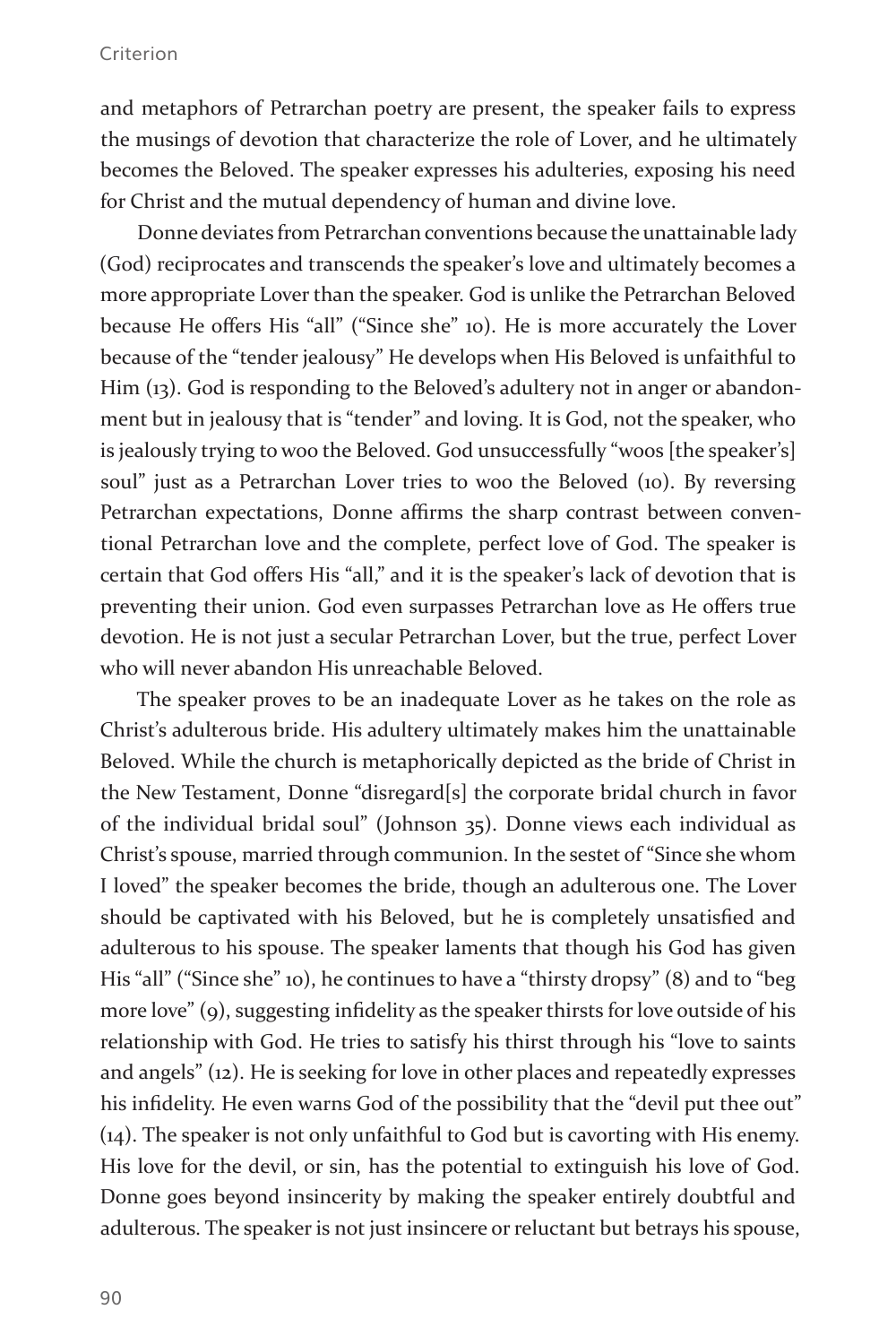undermining his role as Lover. Because of his lack of devotion and adultery, the speaker is not the Lover but actually the Beloved of the true Lover, God.

This adultery against God is turned specifically to Donne's wife, revealing the communion of human and divine love. Although "Since she whom I loved" offers a sharp contrast between human and divine love, the speaker ironically claims that these two kinds of love are derived from the same source. As Donne laments his wife's death, he claims that his secular love for her set his mind on "heavenly things" (4). He claims, "Here the admiring her my mind did whet / To seek thee God; so streams do show the head" (5-6). His love for his wife has led him to search for God, proving that both streams of love have the same source. His secular love for Anne has actually inspired his love for the divine. Line two contains a pun where the speaker states that his "good is dead," similar in sound to "God is dead." The death of his wife is entwined with the death of goodness and the death of God. Donne's love for God derives from and is dependent on the secular love for his wife as God dies along with her. However, it also can be interpreted to indicate that his wife actually was his goodness and his God. As she dies, the speaker's "good" and "God" dies, making her an idol of worship. The speaker laments that he "beg[s] more love," which is likely a pun on his wife's name, reinforcing that his love for Anne More is adultery against God (9). Donne's love for his wife is simultaneously necessary for devotion to God and adultery against God. Secular love at the same time inspires and hinders divine love, forming a paradox.

This paradox that human love simultaneously hinders and enables divine love can be resolved through examining the interdependency of human and divine love. Lindsay Mann argues that Donne's expression of the corruption of natural and physical is "simply an insistence on the effects of the Fall and sin; but the point of this insistence is that these effects can and must be offset to a degree by grace" (535). Donne employs Petrarchan conventions not to suggest that love of God is like erotic love, but rather to acknowledge the fallen nature of humankind, he embodies in verse the need for redemption. Because of the Fall, man cannot embrace divine love; therefore, he must understand God through secular love. The speaker's "human love can realistically lead to and participate in divine love, despite human limits and fallings" (Mann 546). Thus human love is not in opposition to divine love, but rather is a preparatory love. The *Holy Sonnets* do not offer a speaker who has overcome his fallen nature; they expose that fallen nature. God uses "men's imperfections to draw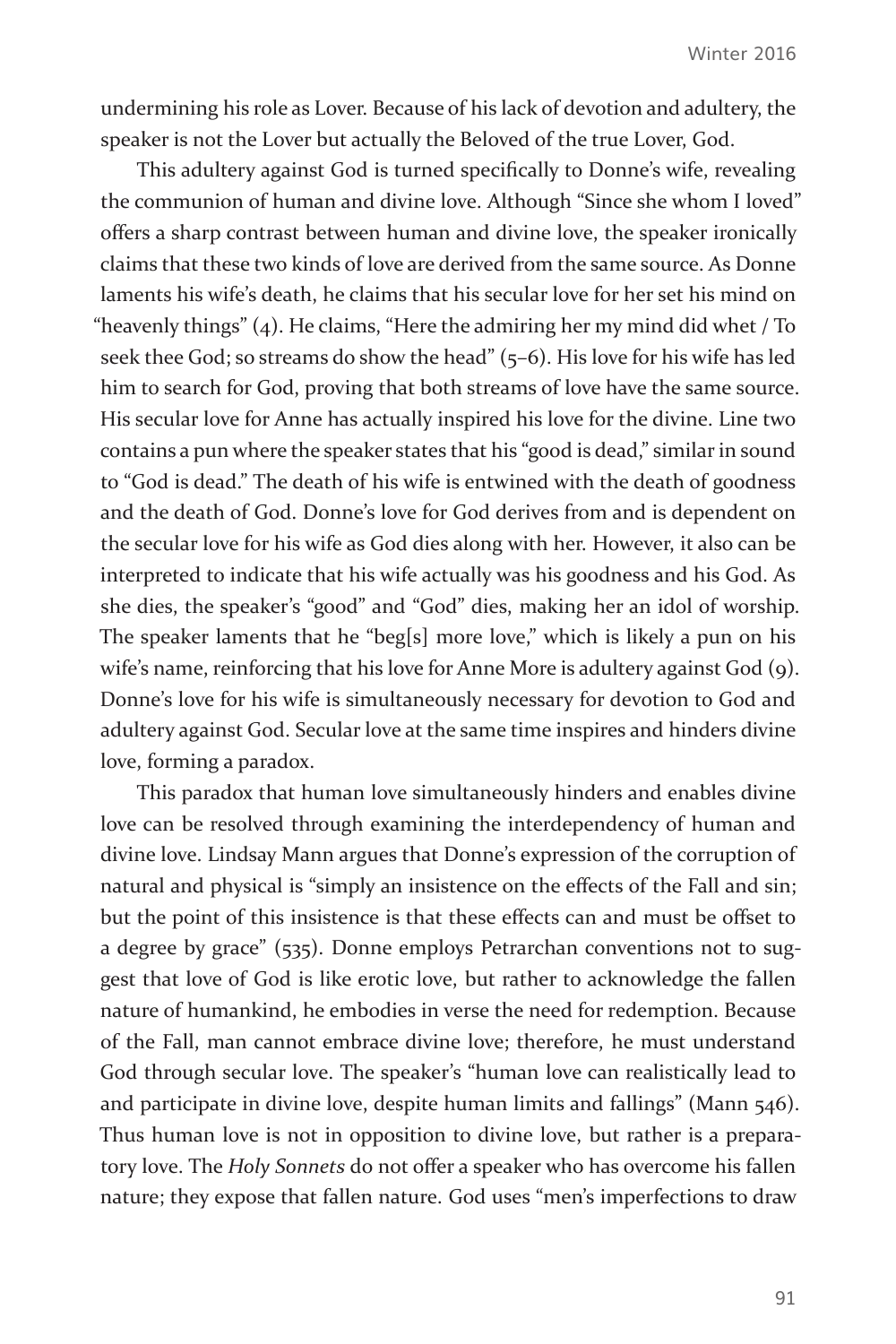#### Criterion

them to him" (Mann 537). Human love hinders divine love because it leads to the adulteries, yet it is those adulteries that create a need for atonement.

The fallen nature of man and need for grace is also prevalent in "Oh, to vex me," as the speaker again uses the secular love of Petrarchism to frame his relationship with God. In this sonnet, his adultery is described as "inconstancy," and he himself becomes another person who is in competition with God; he loves himself too much to recognize his nothingness and dependence on the Divine. This sonnet affirms the complete selfless love of God and the perpetual unattainability of the selfish Beloved. The secular relationship fails to inspire true repentance in the speaker, revealing its inadequacies.

The speaker in "Oh, to vex me" tries to resolve the paradox in which his inconstancy inspires constancy in God, and this inconstancy ultimately shows that he is not the devoted Lover, but the adulterous Beloved. In the octave, Donne presents inconstancy as the Beloved's defining characteristic as he expresses repeatedly the "contraries" that "meet in one" ("vex me" 1). His devotion, love, temperature, and voice are all described as conflicting. His contrition and his love are "humorous" (5), which in Donne's time meant "changing" ("humorous," def. 3a). The speaker is repeatedly described as inconstant until it becomes his sole characteristic. This list of contradictions conclude with "as infinite, as none" demonstrating how his entire being is a paradox (8). The speaker does not express devotion to God but rather inconstancy. The Beloved is obsessed with his own paradoxes and is enamored with his own image.

Donne intensifies the narcissism that is conventional to Petrarchan poetry to undo the speaker's role as Lover and reveal his true role as Beloved. Rather than declaring an adulterous affair with his wife, angels, and the devil as he does in "Since she whom I loved," Donne suggests that love of self competes with love of God. There is no mention of God in the octave, and there is little characterization of Him other than how He affects the speaker throughout the rest of the poem. A Petrarchan Lover should be "wholly enamored with the image of the Beloved," yet the speaker offers little description of God (Kuchar 543). The image he is enamored with is his own. Gary Kuchar rightly points out that narcissism is typical to Petrarchan sonnets (537); however, Donne goes beyond narcissism. He is not narcissistically expressing devotion to the Beloved but rather narcissistically expressing his own unattainability.

The switch in focus indicates that he is not the conventional Lover but rather the Beloved. His narcissism prevents him from repenting and makes him unattainable to God, as the Petrarchan Beloved should be. Kuchar argues,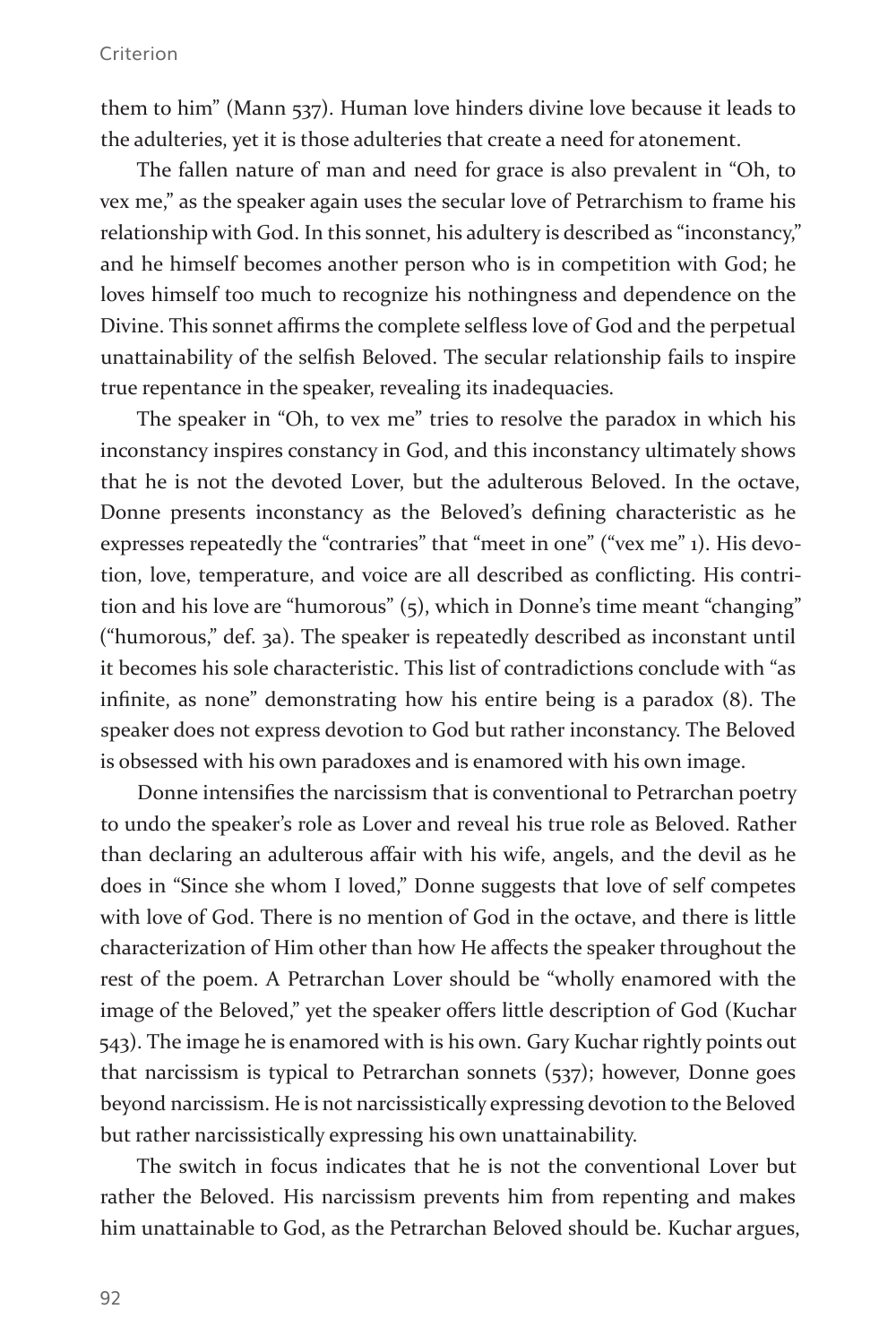"The speaker wants to express full contrition for his sins . . . at the same time as he experiences terror over the narcissistically traumatic insight that such contrition entails" (537). He is willing to admit that he is inadequate but is reluctant to admit that he is nothing without God. The speaker tries to make himself equal with God by viewing God as a secular lover and cannot admit his dependency on God; consequentially, he cannot transcend his fallen nature. Donne emphasizes this reluctance with the phrase "as infinite, as none" ("vex me" 8). He is as infinite as he is nothing. The Beloved wants to repent and fully love God, but he does not want to recognize that he is nothing. God responds to this reluctance with constancy as the speaker struggles to understand how the Lover can accept such infidelity.

Petrarchan lovesickness is traditionally caused by a woman's refusal or inability to reciprocate love; however, in "Oh, to vex me" it is caused by God's constant love. The first phrase, "oh, to vex me," initiates this tone of lamentation and suffering. "Oh" connotes a sort of dejected sigh, while "vex" indicates that the speaker is frustrated or worried. The speaker immediately makes it very clear that he is deeply concerned with his lack of faith: his fallen nature causes him to suffer.

The personification of inconstancy that follows suggests that he is even disturbed. "Inconstancy unnaturally hath begot / A constant habit"  $(z-z)$ . This personification of inconstancy indicates that the speaker is constantly inconstant, and his habit of inconstancy is a disturbing, unnatural child born out of paradox. This emphasizes the disturbing effects of the speaker's fallen nature. The personification also insinuates that the speaker's inconstancy has born constancy in God. Because the speaker has a fallen, inconstant nature, he has a constant need for God's grace. In God's selflessness, He consistently offers it. Just as Petrarchan sonnets demand, the speaker suffers greatly because of his love affair; however, it is the speaker's unattainability that causes the suffering.

Despite the narcissism, adultery and insincerity, God still loves His Beloved. Further, Kimberly Johnson claims that God loves the Beloved *because* of his inadequacies (37). God's constancy is born out of the speaker's inconstancy, implying that the speaker's sins and adulteries are actually the mother or creator of God's perfect devotion. God's divine love is dependent on the imperfect secular love of the speaker. The final two lines of "Oh, to vex me" portray this paradoxical need for inconstancy. The Beloved claims, "Those are my best days, when I shake with fear" (14). Initially, it appears ironic that his best days would be those where his "fantastic ague" is so severe that he shakes (13). However, this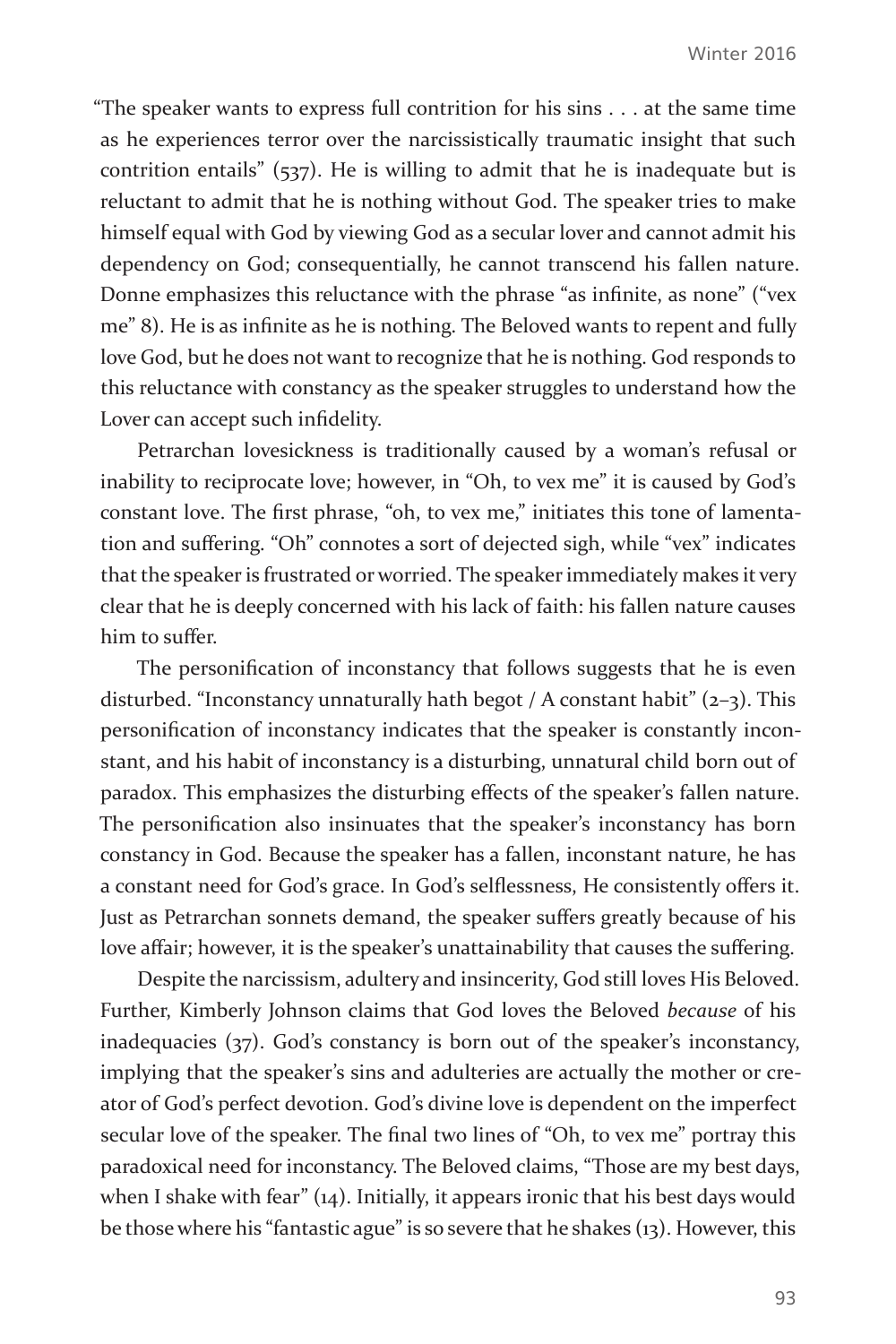#### Criterion

shaking is connected to the earlier phrase in line eleven where he "quakes with true fear of his rod," alluding to Isaiah 11:4, where God in His wrath will "smite the earth with the rod of His mouth . . . and slay the wicked." The shaking with fear means that the speaker is sick with inconstancy, creating a need for God, and he is shaking with fear of His rod, suggesting the potential for repentance. This process of repentance confirms that human and divine nature "depend mutually on each other for their ultimate fulfillment" (Mann 536). God needs the speaker's inconstancy because it will require His constant outpouring of grace. While this inconstancy serves to create a need for God, it ultimately fails to inspire true repentance.

The process of repentance is compared to a process of refining steel that has gone awry, showing how elusive the Beloved's repentance is. The speaker describes his love as "riddlingly distempered, cold and hot" ("vex me" 7). "Distempered" refers to an illness, paralleling the "fantastic ague" simile (13). In addition, it alludes to the tempering process used to strengthen steel. Tempering is when steel is subjected to extreme heat followed by extreme cold, increasing the toughness. Distemper would be when this process goes awry ("distempered," def. 6). This alternate meaning is reinforced as the word "distempered" is immediately followed by "cold and hot" ("vex me," 7). The hot and cold caused by the fever is compared with the hot and cold process of strengthening steel. This process of inconstancy and repentance is meant to strengthen the Beloved like a tempering process strengthens steel, but it has gone amiss, and he is left "distempered." He is not strengthened but is sick. The final line declares that his best days are the days in which he is the most sick because it is that sickness that strengthens his relationship with God. However, because this strengthening process is awry, this resolution fails, and the Beloved continues to be unattainable to God. The Beloved remains in a perpetual cycle of insincerity and adultery where he attempts full contrition, refuses to admit his dependency on God, and fails.

The adulterous bridal trope and Petrarchan structures in "Since she whom I loved" and "Oh, to vex me" express the interdependency of human and divine love. It is the adultery of the bride that makes her an ideal spouse for Christ because without that uncleanness, "the soul would have no need of the marriage" (Johnson 38). This marriage shows a sharp comparison between the speaker's secular love and God's divine love, though both kinds of love ultimately need each other for their fulfillment. The speaker's love is selfish because he loves God only because God can provide him salvation. God is merely a mistress he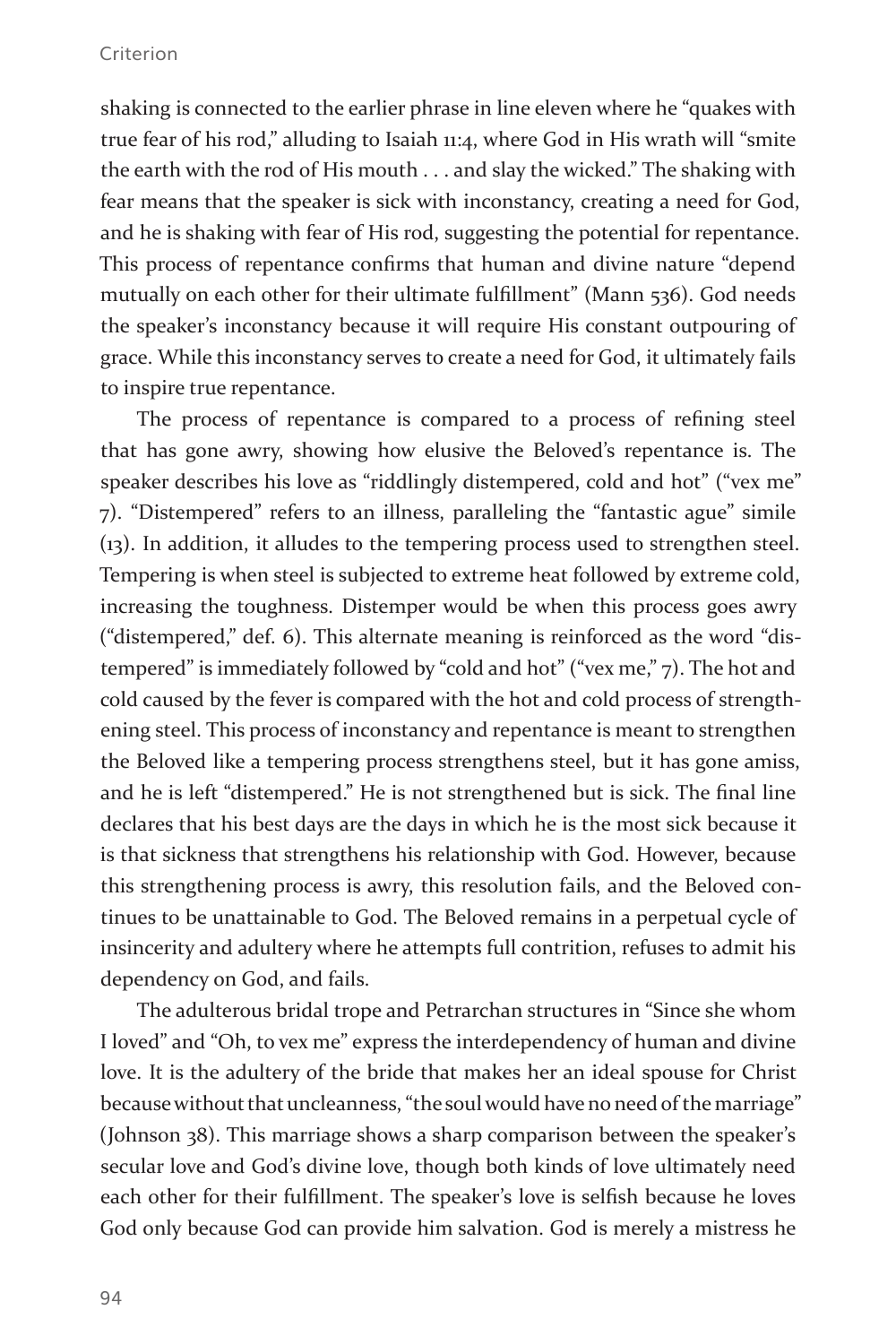needs for redemption. This is why he is wholly enamored with his own image rather than God's. God—the true Lover—takes no thought for His own advantages but loves so that His Beloved can achieve salvation. God marries the speaker not because He benefits, but solely because the speaker benefits. He views His Beloved as a cherished bride that He will never abandon. Donne presents us with a God whose love is completely selfless and incomprehensible to the speaker. The Lover offers devotion and love as he tries to refine his Beloved like a blacksmith refines steel; however, the Beloved refuses to submit. The Beloved remains the unattainable desire of a jealous God.

In these two sonnets, the failure of the speaker to fully repent is the result of a fundamental flaw in his view of God. His fallen nature limits him to viewing God in a secular relationship. This relationship places the speaker and God on equal footing. He tries to fit God into the role of a secular lover, but God's selflessness makes it impossible. God does not behave the way a secular lover should, making the marriage metaphor an inaccurate representation of His relationship with the speaker. This misrepresentation results is a string of confusing paradoxes as the speaker tries to fit God into his secular frame, calling attention to the absurdity of viewing God as a secular lover. While the secular view of God does create a need for His grace, ultimately, such a view prevents the speaker from recognizing his nothingness and repenting. The speaker cannot reconcile himself with God until he abandons this mindset and recognizes his dependency.

The mixed metaphors and convoluted nature of the speaker's relationship with God show how human love and divine love have continuity. He fills the role of Lover because of Petrarchan structures but proves to actually be the Beloved because of his unattainable contrition**.** This interchangeability between the speaker and God shows continuity between their two kinds of Love. The speaker's adulteries with his wife, the devil, and himself both hinder and enable divine love. The sonnets embody mankind's fallen nature and the profound need for grace. The speaker's relationship with God is not resolved in the *Holy Sonnets* because of the crucial flaw in viewing God as a secular lover. God is not an equal partner to the speaker but rather the Divine Creator on which the speaker is dependent. Only in completely reimagining the role of God can this relationship be resolved. In "A Hymn to God the Father," Donne takes on his justified role as the son of the Divine Father.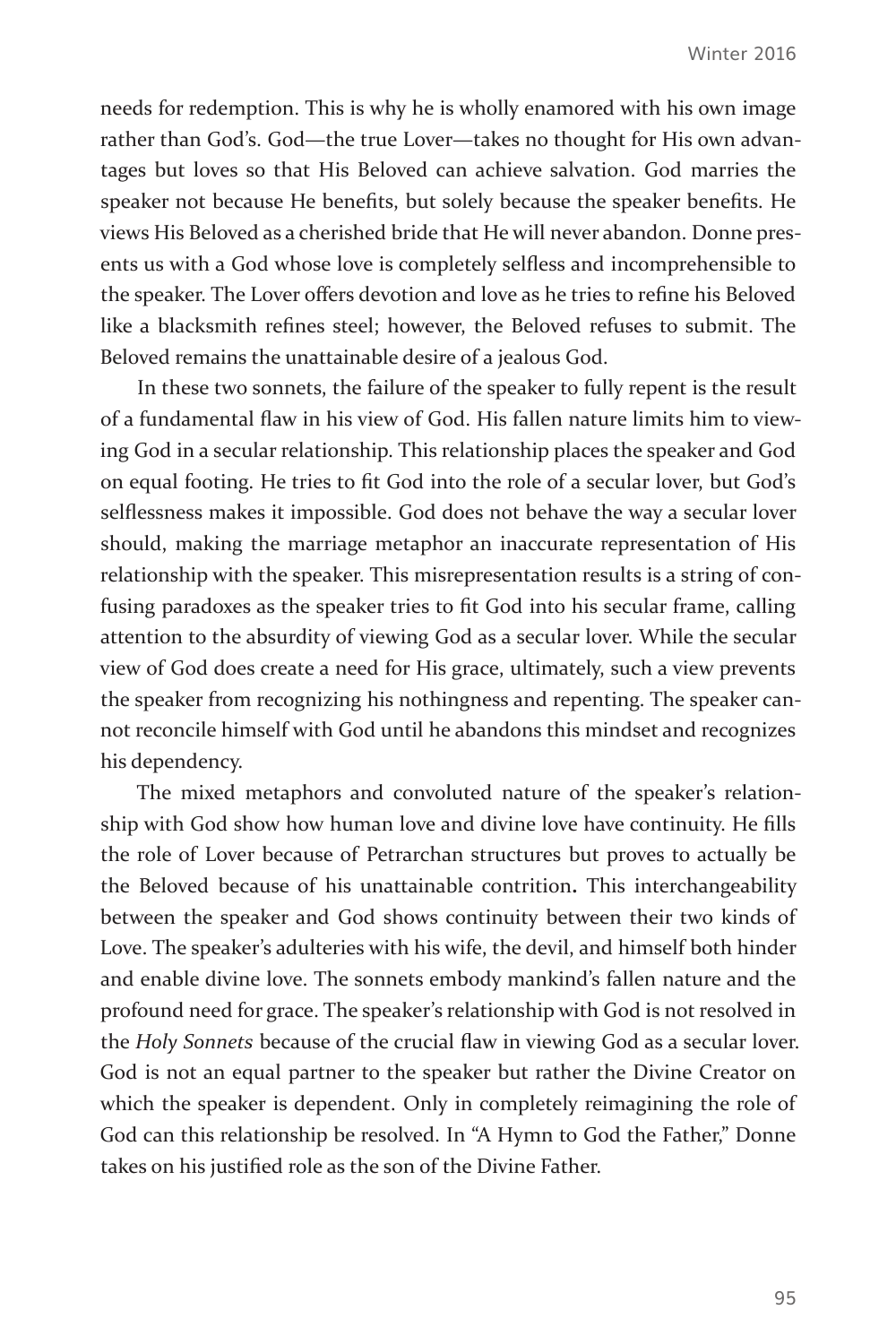## *II. Filial Dependence Replaces the Adulterous Marriage*

In "A Hymn to God the Father," Donne finally reconciles his relationship with God as he takes his rightful place as son. The poem was written years after the *Holy Sonnets*, likely in a time when Donne believed he was nearing death and would soon meet God the Father (Pebworth 19). In this poem, the speaker is no longer equal to God as an erotic lover but rather is dependent and subordinate to God as His son. The selfless nature of parenthood accurately parallels the selfless love God has for the speaker. Donne's view of God develops over time until he expresses his role as son, a role that can foster true repentance. Unlike the *Holy Sonnets*, each line is endstopped, creating a tone of absolution and finality. Further, the Petrarchan sonnet structure is abandoned, suggesting that the speaker is no longer limited to a secular view of God. Donne is finally assured of his salvation and has true faith in God and His grace.

As a son, the speaker is no longer trying to make himself an equal, secular lover of God but rather a son who is helpless without his Father. In this new relationship, there is no room for the narcissism that prevented repentance in the *Holy Sonnets*. The speaker has recognized that he is nothing without his Father but everything to his Father. The paradoxes that vexed him in the sonnets now enable him to be redeemed. The *Holy Sonnets* reveal the speaker's fallen nature, and the speaker finally transcends his fallen nature in "A Hymn to God the Father." Donne is no longer unattainable in this new role because he is willing to admit his nothingness.

Portraying himself as a son resolves the adulteries established in the *Holy Sonnets*. Though he expresses that he still has sins, he no longer refers to them as "adulteries" or "inconstancies" as he did in the sonnets. This new view of sin expels its power to prevent devotion to God and instead allows repentance. As an adulterous bride, the speaker was betraying his spouse. The adultery caused a divide between the speaker and God. As a son, the speaker is now repentant and pleading for forgiveness. This sin will not cause a divide between the speaker and God but ultimately bring them closer as God selflessly offers grace to His son.

As a son, Donne's love for his wife is not in competition with God. He ends the first two stanzas saying that God "hast not done, / For, I have more," a phrase with dual meanings: it expresses that God's grace is not done because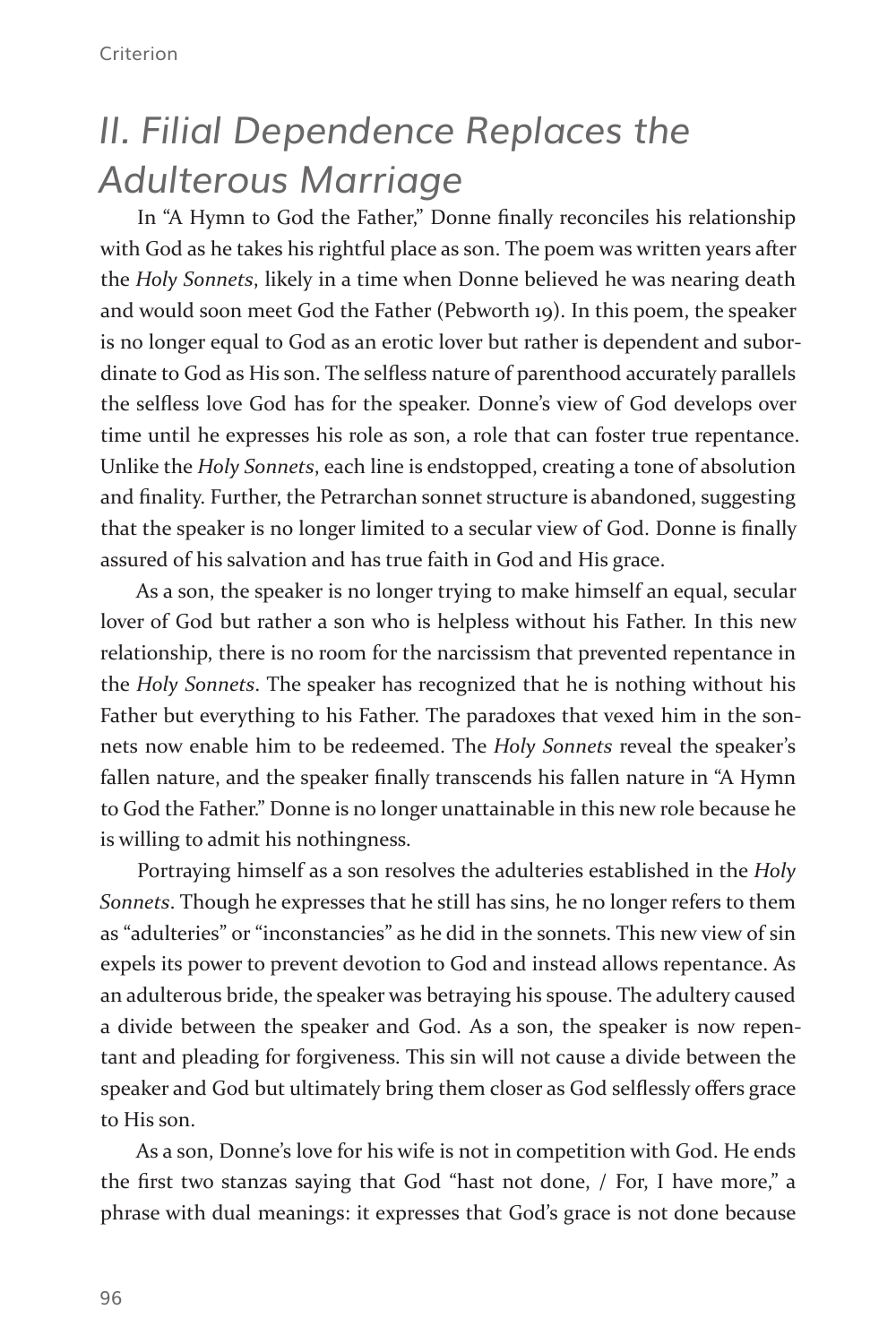he has "more" sins, and David Leigh argues that it is a pun on his and his wife's name, More (Leigh 90). In other words, God does not have Donne because he has his wife, "more." Just as "She whom I loved" insinuated, Donne's wife seems to be preventing Donne's full devotion to God. However, in the final stanza the speaker says "thou hast done; / I fear no more." Donne does not repeat that he "has no more"; this would mean that he has let go of Anne More in order to devote himself to God. Rather, he no longer fears that his love for Anne will compete with God. As a son rather than Lover, he can reconcile his love for his wife with his love for God. He does not fear sin because he is now humble enough to repent and does not fear Anne because his new role as son removes competition. Donne no longer has the "fear" that shook him in his sonnet "Oh, to vex me." He has overcome his inconstancy and now is confident in the grace of God.

This confidence is expressed in line sixteen when the speaker states, "Thy son / Shall shine as he shines now." This phrase also has duality in meaning: it conveys that he wants Christ's grace to continue to absolve him in the next life just as it does now; in addition, Donne is also implicitly a son because this poem is an apostrophe to the "Father." Donne is pleading that he himself will shine in the next life as he does in this life. He does not fear sin, for he will shine in repentance in the next life, and he will not fear Anne More, for his love for her will shine in coexistence with divine love. The speaker's final role as a son calling out for forgiveness from his Father allows him to finally transcend his fallen nature and realize the true potential of secular love, as it is fulfilled in unity with the divine.

"A Hymn to God the Father" and the two *Holy Sonnets* show that overcoming the Fall is a process of recognition and repentance. "Since she whom I loved" and "Oh, to vex me" use Petrarchan conventions and the adulterous bride metaphor to expose the speaker's fallen nature. The two *Holy Sonnets* call attention to the absurdity in viewing God as a spouse and its failure to inspire repentance. They establish the speaker's need for grace and his nothingness without God. The speaker's repentance is finally attained as he abandons the Petrarchan approach to God and accepts his rightful place as son.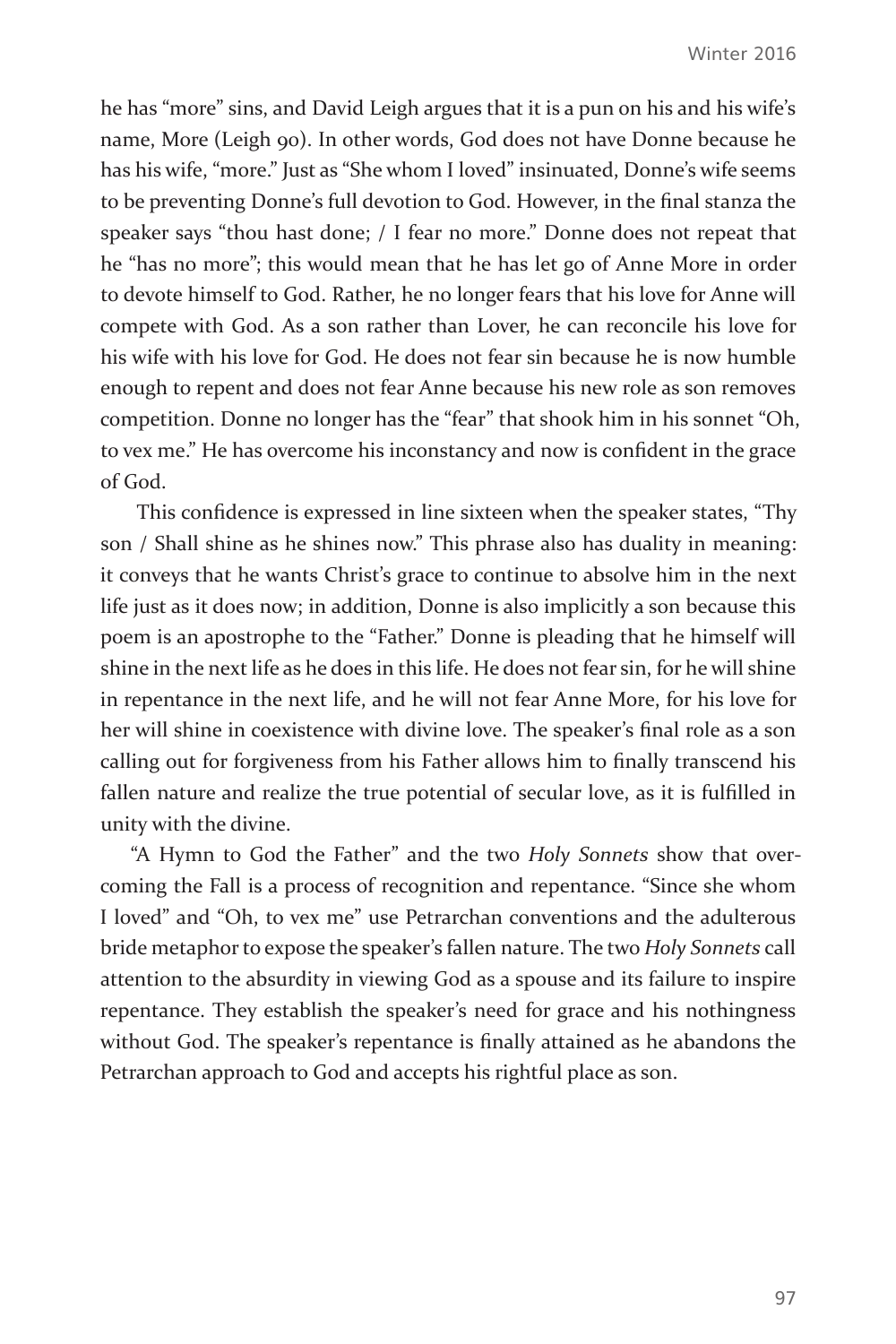## *Appendix Holy Sonnets*

*17.*

*Since she whom I loved hath paid her last debt To nature, and to hers, and my good is dead, And her soul early into heaven ravished, Wholly in heavenly things my mind is set. Here the admiring her my mind did whet To seek thee God; so streams do show the head; But though I have found thee'and thou my thirst hast fed, A holy thirsty dropsy melts me yet. But why should I beg more love, when as thou Dost woo my soul, for hers off'ring all thine, And dost not only fear lest I allow My love to saints and angels, things divine, But in thy tender jealousy dost doubt Lest the world, flesh, yea, devil put thee out.*

#### *19.*

*Oh, to vex me, contraries meet in one: Inconstancy unnaturally hath begot A constant habit; that when I would not I change in vows, and in devotion. As humorous is my contrition As my profane love, and as soon forgot: As riddlingly distempered, cold and hot, As praying, as mute; as infinite, as none. I durst not view heaven yesterday; and today In prayers, and flattering speeches I court God: Tomorrow I quake with true fear of his rod. So my devout fits come and go away Like a fantastic ague: save that here Those are my best days, when I shake with fear.*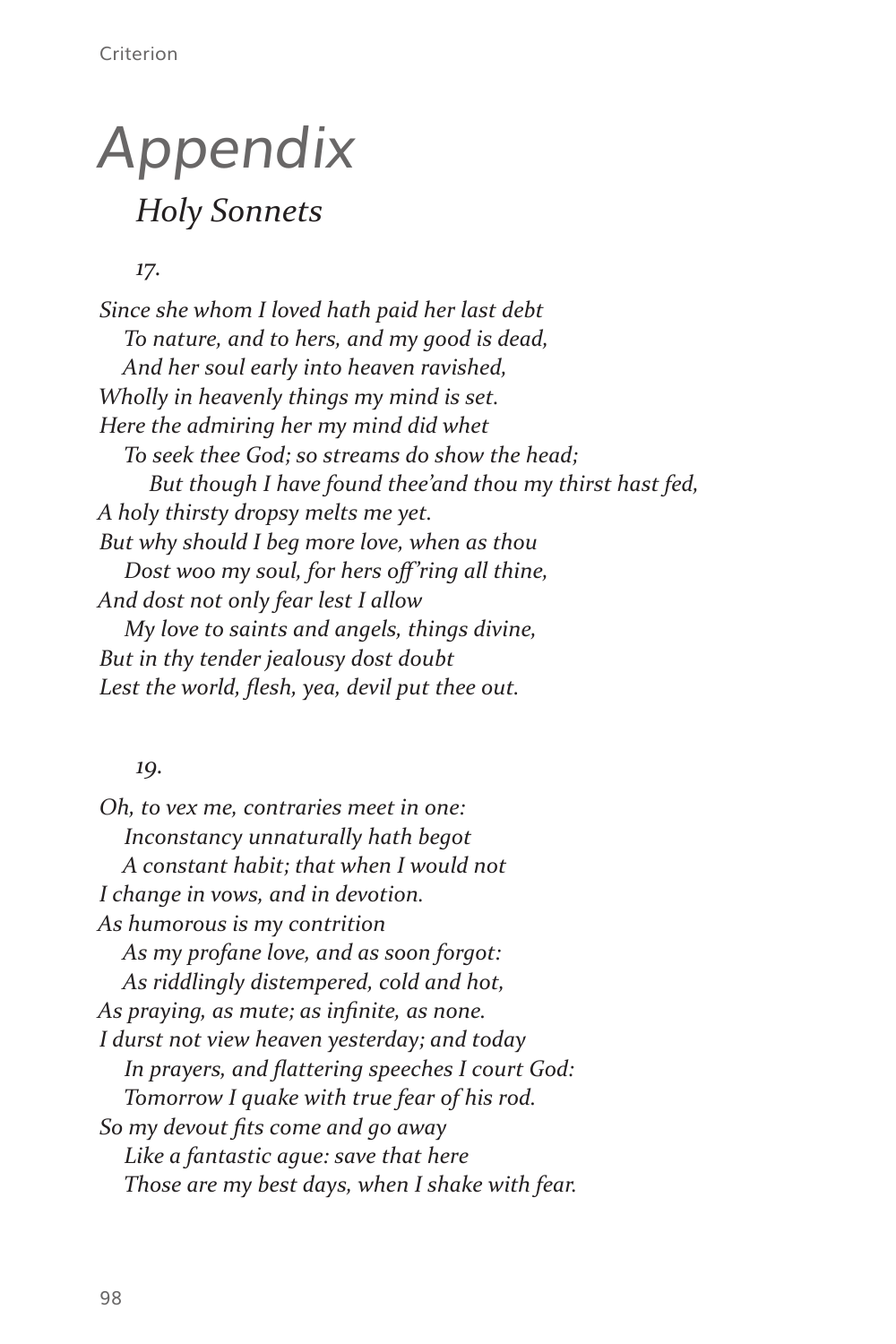#### *A Hymn to God the Father*

*Wilt Thou forgive that sin where I begun, Which was my sin, though it were done before? Wilt Thou forgive that sin, through which I run, And do run still: though still I do deplore? When Thou hast done, Thou hast not done, For, I have more.*

*Wilt Thou forgive that sin which I have won Others to sin? and, made my sin their door? Wilt Thou forgive that sin which I did shun A year or two: but wallowed in a score? When Thou hast done, Thou hast not done, For I have more.*

*I have a sin of fear, that when I have spun My last thread, I shall perish on the shore; But swear by Thyself, that at my death thy Son Shall shine as He shines now, and heretofore; And, having done that, Thou hast done; I fear no more.*